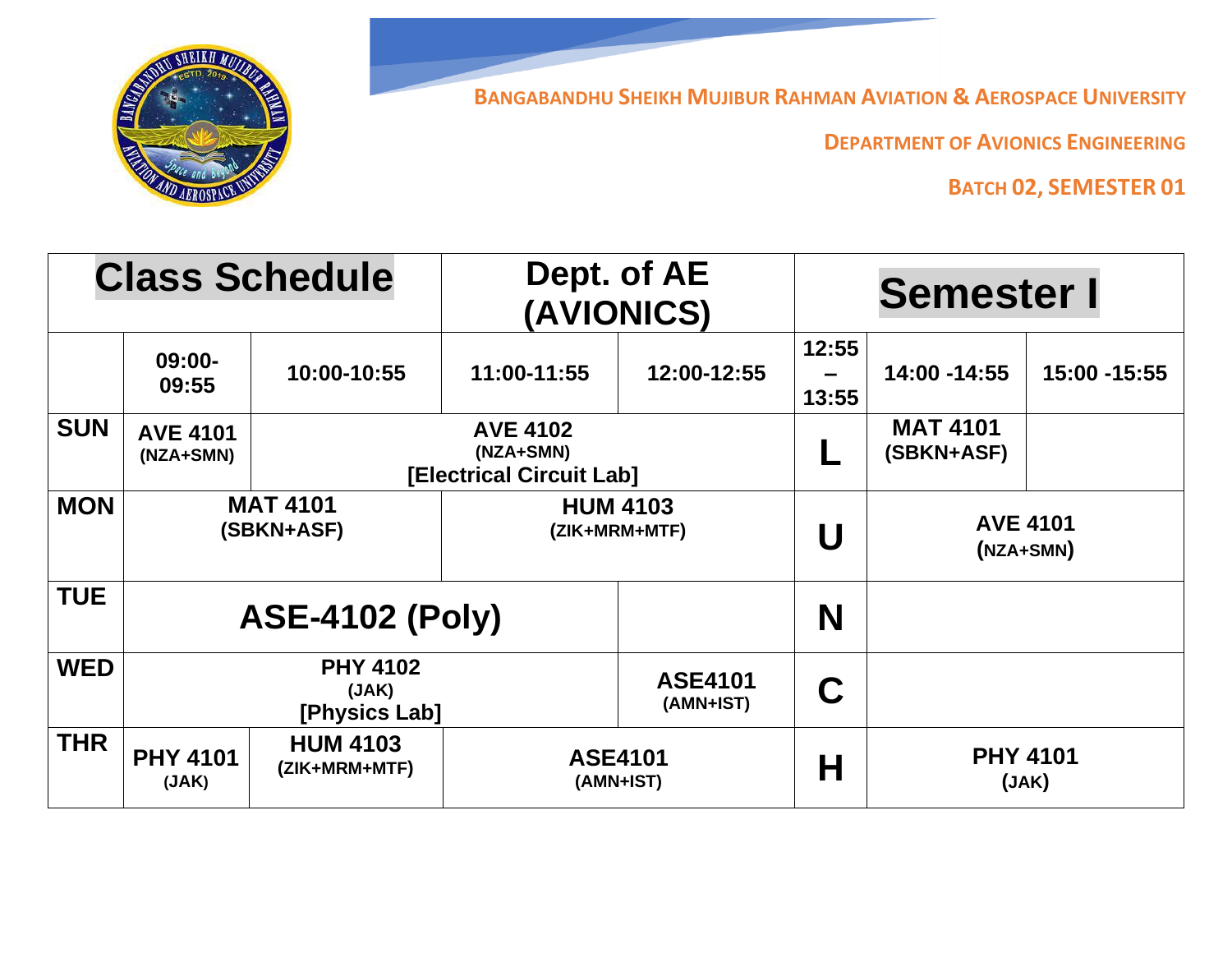

**BANGABANDHU SHEIKH MUJIBUR RAHMAN AVIATION & AEROSPACE UNIVERSITY**

**DEPARTMENT OF AVIONICS ENGINEERING**

**BATCH 02, SEMESTER 01**

|                       | Course                                                        | <b>Faculty</b>                                                        |                 |  |  |
|-----------------------|---------------------------------------------------------------|-----------------------------------------------------------------------|-----------------|--|--|
| <b>Course</b><br>Code | <b>Course Title</b>                                           | <b>Name</b>                                                           | <b>Initials</b> |  |  |
| <b>ASE 4101</b>       | Introduction to Aeronautical Engineering                      | Lec Ishtiaq+ Gp Capt Syedul<br>Amin                                   | <b>AMN+IST</b>  |  |  |
| <b>ASE 4102</b>       | Aeronautical Engineering Drawing -I                           | Polytechnical                                                         | <b>Poly</b>     |  |  |
| <b>AVE 4101</b>       | <b>Electrical Circuits I</b>                                  | Wing Cdr Nazina+ Lec Samin                                            | <b>NZA+SMN</b>  |  |  |
| <b>AVE 4102</b>       | <b>Electrical Circuits I Sessional</b>                        | Wing Cdr Nazina+ Lec Samin                                            | <b>NZA+SMN</b>  |  |  |
| <b>HUM</b><br>4103    | <b>Bangladesh Studies and Sociology</b>                       | Gp Capt Md Zahidul Islam<br>Khan+Sqn. Ldr. Maryeum + Lec.<br>Mostafiz | ZIK+MRM+MTF     |  |  |
| <b>MAT 4101</b>       | Differential Calculus and Integral Calculus                   | Asst Prof Sabikun Nahar + Lec<br>Asif                                 | <b>SBKN+ASF</b> |  |  |
| <b>PHY 4101</b>       | Physics-I (Waves, Oscillation, Optics and Thermal<br>Physics) | Lec Jakiul                                                            | <b>JAK</b>      |  |  |
| <b>PHY 4102</b>       | <b>Physics Sessional</b>                                      | Lec Jakiul                                                            | <b>JAK</b>      |  |  |